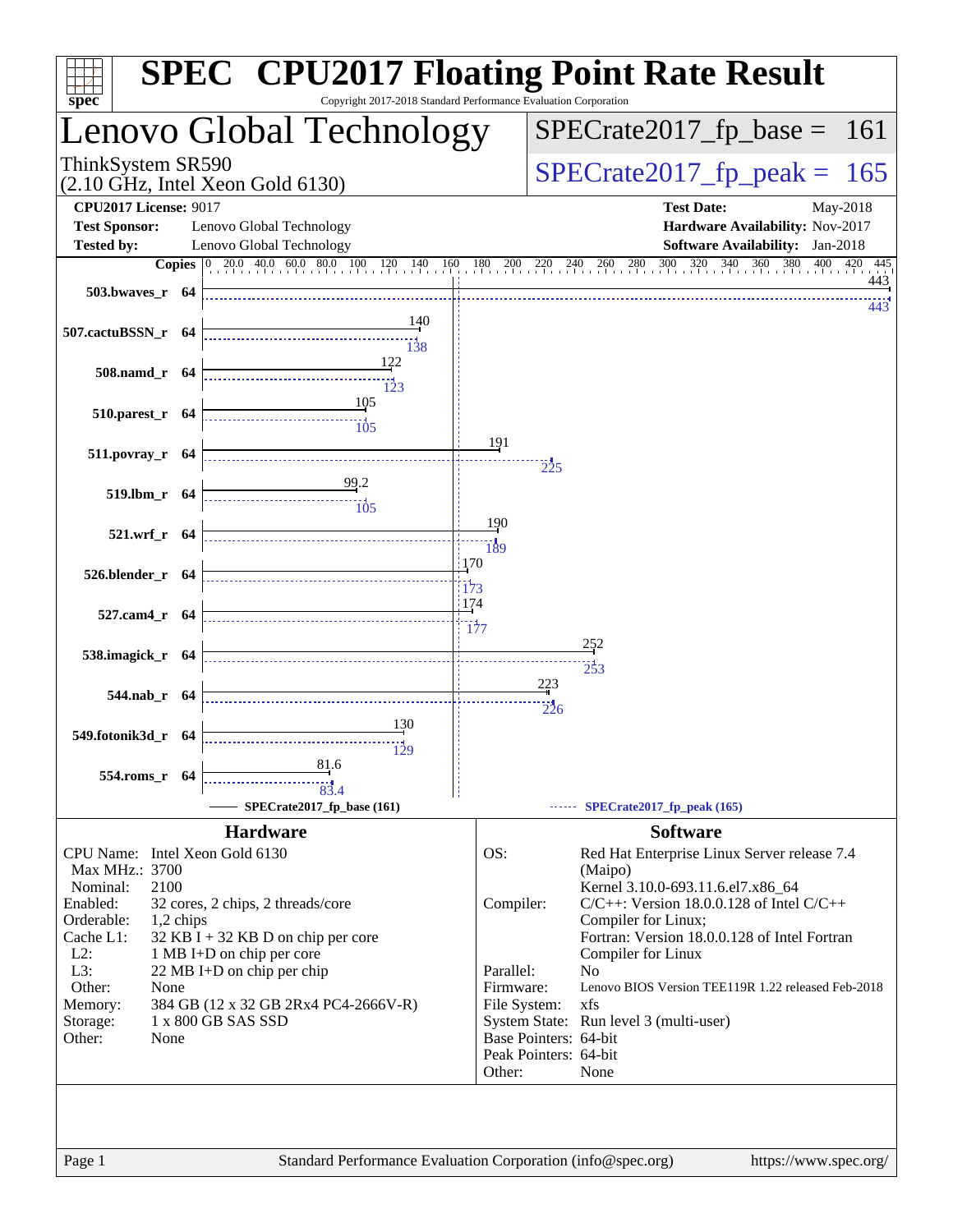

#### **[SPEC CPU2017 Floating Point Rate Result](http://www.spec.org/auto/cpu2017/Docs/result-fields.html#SPECCPU2017FloatingPointRateResult)** Copyright 2017-2018 Standard Performance Evaluation Corporation

## Lenovo Global Technology

(2.10 GHz, Intel Xeon Gold 6130)

ThinkSystem SR590<br>  $(2.10 \text{ GHz})$  Intel Xeon Gold 6130)  $SPECTate2017_fp\_base = 161$ 

**[Test Sponsor:](http://www.spec.org/auto/cpu2017/Docs/result-fields.html#TestSponsor)** Lenovo Global Technology **[Hardware Availability:](http://www.spec.org/auto/cpu2017/Docs/result-fields.html#HardwareAvailability)** Nov-2017 **[Tested by:](http://www.spec.org/auto/cpu2017/Docs/result-fields.html#Testedby)** Lenovo Global Technology **[Software Availability:](http://www.spec.org/auto/cpu2017/Docs/result-fields.html#SoftwareAvailability)** Jan-2018

**[CPU2017 License:](http://www.spec.org/auto/cpu2017/Docs/result-fields.html#CPU2017License)** 9017 **[Test Date:](http://www.spec.org/auto/cpu2017/Docs/result-fields.html#TestDate)** May-2018

#### **[Results Table](http://www.spec.org/auto/cpu2017/Docs/result-fields.html#ResultsTable)**

|                                 | <b>Base</b>   |                |       |                | <b>Peak</b> |                |            |               |                |              |                |              |                |              |
|---------------------------------|---------------|----------------|-------|----------------|-------------|----------------|------------|---------------|----------------|--------------|----------------|--------------|----------------|--------------|
| <b>Benchmark</b>                | <b>Copies</b> | <b>Seconds</b> | Ratio | <b>Seconds</b> | Ratio       | <b>Seconds</b> | Ratio      | <b>Copies</b> | <b>Seconds</b> | <b>Ratio</b> | <b>Seconds</b> | <b>Ratio</b> | <b>Seconds</b> | <b>Ratio</b> |
| 503.bwayes r                    | 64            | 1448           | 443   | 1449           | 443         | 1450           | 443        | 64            | 1449           | 443          | 1448           | 443          | 1450           | 443          |
| 507.cactuBSSN r                 | 64            | 579            | 140   | 580            | <b>140</b>  | 581            | 139        | 64            | 588            | 138          | 586            | 138          | 587            | <b>138</b>   |
| $508$ .namd $r$                 | 64            | 499            | 122   | 500            | 122         | 500            | 122        | 64            | 493            | 123          | 493            | 123          | 493            | 123          |
| 510.parest_r                    | 64            | 1593           | 105   | 1595           | 105         | 1596           | 105        | 64            | 1588           | 105          | 1591           | 105          | 1590           | 105          |
| 511.povray_r                    | 64            | 781            | 191   | 782            | 191         | 782            | <u>191</u> | 64            | 666            | 224          | 663            | 225          | 664            | 225          |
| 519.1bm r                       | 64            | 680            | 99.3  | 680            | 99.2        | 681            | 99.1       | 64            | 641            | <b>105</b>   | 641            | 105          | 642            | 105          |
| $521$ .wrf r                    | 64            | 752            | 191   | 755            | <b>190</b>  | 756            | 190        | 64            | 760            | 189          | 758            | <b>189</b>   | 756            | 190          |
| 526.blender r                   | 64            | 572            | 170   | 571            | 171         | 572            | 170        | 64            | 564            | 173          | 564            | 173          | 565            | 173          |
| 527.cam4 r                      | 64            | 644            | 174   | 645            | 174         | 645            | 174        | 64            | 634            | 177          | 633            | 177          | 633            | 177          |
| 538.imagick_r                   | 64            | 631            | 252   | 632            | 252         | 632            | 252        | 64            | 630            | 252          | 630            | 253          | 630            | 253          |
| $544$ .nab r                    | 64            | 483            | 223   | 483            | 223         | 486            | 222        | 64            | 477            | 226          | 477            | 226          | 475            | 227          |
| 549.fotonik3d r                 | 64            | 1926           | 129   | 1925           | 130         | 1925           | 130        | 64            | 1926           | 130          | 1927           | 129          | 1927           | <u>129</u>   |
| $554$ .roms $r$                 | 64            | 1238           | 82.1  | 1246           | 81.6        | 1250           | 81.3       | 64            | 1211           | 84.0         | 1225           | 83.1         | <u>1219</u>    | 83.4         |
| $SPECrate2017$ fp base =<br>161 |               |                |       |                |             |                |            |               |                |              |                |              |                |              |

**[SPECrate2017\\_fp\\_peak =](http://www.spec.org/auto/cpu2017/Docs/result-fields.html#SPECrate2017fppeak) 165**

Results appear in the [order in which they were run.](http://www.spec.org/auto/cpu2017/Docs/result-fields.html#RunOrder) Bold underlined text [indicates a median measurement.](http://www.spec.org/auto/cpu2017/Docs/result-fields.html#Median)

#### **[Submit Notes](http://www.spec.org/auto/cpu2017/Docs/result-fields.html#SubmitNotes)**

 The numactl mechanism was used to bind copies to processors. The config file option 'submit' was used to generate numactl commands to bind each copy to a specific processor. For details, please see the config file.

### **[Operating System Notes](http://www.spec.org/auto/cpu2017/Docs/result-fields.html#OperatingSystemNotes)**

Stack size set to unlimited using "ulimit -s unlimited"

#### **[General Notes](http://www.spec.org/auto/cpu2017/Docs/result-fields.html#GeneralNotes)**

Environment variables set by runcpu before the start of the run: LD\_LIBRARY\_PATH = "/home/cpu2017.1.0.2.ic18.0/lib/ia32:/home/cpu2017.1.0.2.ic18.0/lib/intel64" LD\_LIBRARY\_PATH = "\$LD\_LIBRARY\_PATH:/home/cpu2017.1.0.2.ic18.0/je5.0.1-32:/home/cpu2017.1.0.2.ic18.0/je5.0.1-64" Binaries compiled on a system with 1x Intel Core i7-4790 CPU + 32GB RAM memory using Redhat Enterprise Linux 7.4 Transparent Huge Pages enabled by default Prior to runcpu invocation Filesystem page cache synced and cleared with: sync; echo 3> /proc/sys/vm/drop\_caches runcpu command invoked through numactl i.e.: numactl --interleave=all runcpu <etc> Yes: The test sponsor attests, as of date of publication, that CVE-2017-5754 (Meltdown) is mitigated in the system as tested and documented.

**(Continued on next page)**

| Standard Performance Evaluation Corporation (info@spec.org)<br>Page 2 | https://www.spec.org/ |
|-----------------------------------------------------------------------|-----------------------|
|-----------------------------------------------------------------------|-----------------------|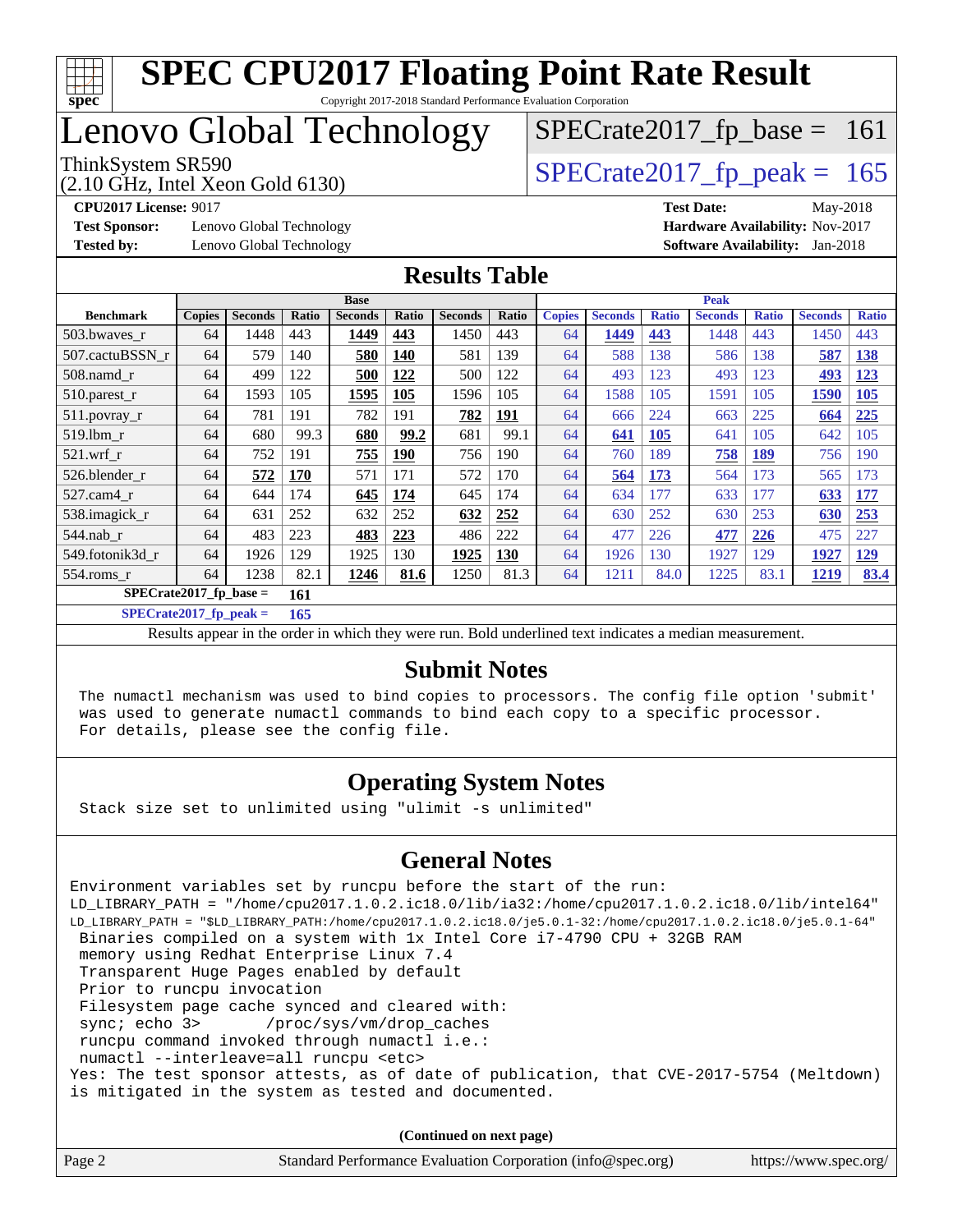

Copyright 2017-2018 Standard Performance Evaluation Corporation

## Lenovo Global Technology

 $SPECTate2017_fp\_peak = 165$ 

 $SPECTate2017_fp\_base = 161$ 

(2.10 GHz, Intel Xeon Gold 6130)

**[Test Sponsor:](http://www.spec.org/auto/cpu2017/Docs/result-fields.html#TestSponsor)** Lenovo Global Technology **[Hardware Availability:](http://www.spec.org/auto/cpu2017/Docs/result-fields.html#HardwareAvailability)** Nov-2017 **[Tested by:](http://www.spec.org/auto/cpu2017/Docs/result-fields.html#Testedby)** Lenovo Global Technology **[Software Availability:](http://www.spec.org/auto/cpu2017/Docs/result-fields.html#SoftwareAvailability)** Jan-2018

**[CPU2017 License:](http://www.spec.org/auto/cpu2017/Docs/result-fields.html#CPU2017License)** 9017 **[Test Date:](http://www.spec.org/auto/cpu2017/Docs/result-fields.html#TestDate)** May-2018

#### **[General Notes \(Continued\)](http://www.spec.org/auto/cpu2017/Docs/result-fields.html#GeneralNotes)**

Yes: The test sponsor attests, as of date of publication, that CVE-2017-5753 (Spectre variant 1) is mitigated in the system as tested and documented. Yes: The test sponsor attests, as of date of publication, that CVE-2017-5715 (Spectre variant 2) is mitigated in the system as tested and documented.

#### **[Platform Notes](http://www.spec.org/auto/cpu2017/Docs/result-fields.html#PlatformNotes)**

Page 3 Standard Performance Evaluation Corporation [\(info@spec.org\)](mailto:info@spec.org) <https://www.spec.org/> BIOS configuration: Choose Operating Mode set to Maximum Performance DCU Streamer Prefetcher set to Disable MONITORMWAIT set to Enable SNC set to Enable Stale AtoS set to Enable LLC dead line alloc set to Disable Sysinfo program /home/cpu2017.1.0.2.ic18.0/bin/sysinfo Rev: r5797 of 2017-06-14 96c45e4568ad54c135fd618bcc091c0f running on rs590-1 Sat May 26 09:23:26 2018 SUT (System Under Test) info as seen by some common utilities. For more information on this section, see <https://www.spec.org/cpu2017/Docs/config.html#sysinfo> From /proc/cpuinfo model name : Intel(R) Xeon(R) Gold 6130 CPU @ 2.10GHz 2 "physical id"s (chips) 64 "processors" cores, siblings (Caution: counting these is hw and system dependent. The following excerpts from /proc/cpuinfo might not be reliable. Use with caution.) cpu cores : 16 siblings : 32 physical 0: cores 0 1 2 3 4 5 6 7 8 9 10 11 12 13 14 15 physical 1: cores 0 1 2 3 4 5 6 7 8 9 10 11 12 13 14 15 From lscpu: Architecture: x86\_64 CPU op-mode(s): 32-bit, 64-bit Byte Order: Little Endian  $CPU(s):$  64 On-line CPU(s) list: 0-63 Thread(s) per core: 2 Core(s) per socket: 16 Socket(s): 2 NUMA node(s): 4 Vendor ID: GenuineIntel CPU family: 6 Model: 85 **(Continued on next page)**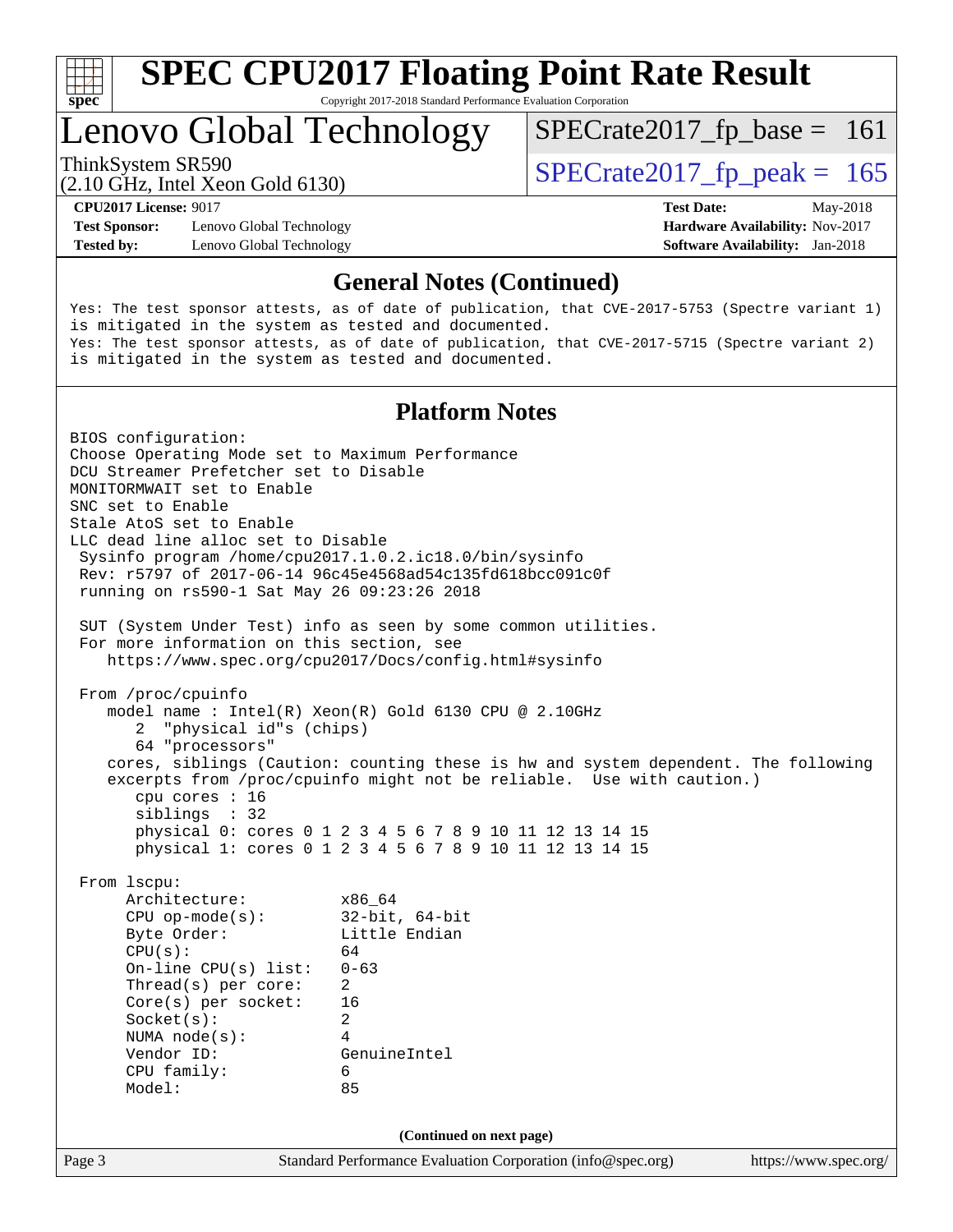

Copyright 2017-2018 Standard Performance Evaluation Corporation

Lenovo Global Technology

ThinkSystem SR590<br>  $(2.10 \text{ GHz})$  Intel Xeon Gold 6130) [SPECrate2017\\_fp\\_base =](http://www.spec.org/auto/cpu2017/Docs/result-fields.html#SPECrate2017fpbase) 161

(2.10 GHz, Intel Xeon Gold 6130)

**[CPU2017 License:](http://www.spec.org/auto/cpu2017/Docs/result-fields.html#CPU2017License)** 9017 **[Test Date:](http://www.spec.org/auto/cpu2017/Docs/result-fields.html#TestDate)** May-2018 **[Test Sponsor:](http://www.spec.org/auto/cpu2017/Docs/result-fields.html#TestSponsor)** Lenovo Global Technology **[Hardware Availability:](http://www.spec.org/auto/cpu2017/Docs/result-fields.html#HardwareAvailability)** Nov-2017 **[Tested by:](http://www.spec.org/auto/cpu2017/Docs/result-fields.html#Testedby)** Lenovo Global Technology **[Software Availability:](http://www.spec.org/auto/cpu2017/Docs/result-fields.html#SoftwareAvailability)** Jan-2018

#### **[Platform Notes \(Continued\)](http://www.spec.org/auto/cpu2017/Docs/result-fields.html#PlatformNotes)**

|                            | 1 lation in 1 voics (Communicu)                                                                                                                                 |
|----------------------------|-----------------------------------------------------------------------------------------------------------------------------------------------------------------|
| Model name:                | $Intel(R) Xeon(R) Gold 6130 CPU @ 2.10GHz$                                                                                                                      |
| Stepping:                  | 4                                                                                                                                                               |
| CPU MHz:                   | 2100.000                                                                                                                                                        |
| BogoMIPS:                  | 4200.00                                                                                                                                                         |
| Virtualization:            | $VT - x$                                                                                                                                                        |
| L1d cache:                 | 32K                                                                                                                                                             |
| Lli cache:                 | 32K                                                                                                                                                             |
| $L2$ cache:                | 1024K                                                                                                                                                           |
| L3 cache:                  | 22528K                                                                                                                                                          |
| NUMA node0 CPU(s):         | $0-3, 8-11, 32-35, 40-43$                                                                                                                                       |
| NUMA $node1$ $CPU(s)$ :    | $4 - 7$ , $12 - 15$ , $36 - 39$ , $44 - 47$                                                                                                                     |
| NUMA $node2$ $CPU(s):$     | $16 - 19, 24 - 27, 48 - 51, 56 - 59$                                                                                                                            |
| NUMA node3 CPU(s):         | $20 - 23, 28 - 31, 52 - 55, 60 - 63$                                                                                                                            |
| Flags:                     | fpu vme de pse tsc msr pae mce cx8 apic sep mtrr pge mca cmov                                                                                                   |
|                            | pat pse36 clflush dts acpi mmx fxsr sse sse2 ss ht tm pbe syscall nx pdpelgb rdtscp                                                                             |
|                            | lm constant_tsc art arch_perfmon pebs bts rep_good nopl xtopology nonstop_tsc                                                                                   |
|                            | aperfmperf eagerfpu pni pclmulqdq dtes64 monitor ds_cpl vmx smx est tm2 ssse3 fma                                                                               |
|                            | cx16 xtpr pdcm pcid dca sse4_1 sse4_2 x2apic movbe popcnt tsc_deadline_timer aes                                                                                |
|                            | xsave avx f16c rdrand lahf_lm abm 3dnowprefetch epb cat_13 cdp_13 invpcid_single                                                                                |
|                            | intel_pt spec_ctrl ibpb_support tpr_shadow vnmi flexpriority ept vpid fsgsbase                                                                                  |
|                            |                                                                                                                                                                 |
|                            | tsc_adjust bmil hle avx2 smep bmi2 erms invpcid rtm cqm mpx rdt_a avx512f avx512dq                                                                              |
|                            | rdseed adx smap clflushopt clwb avx512cd avx512bw avx512vl xsaveopt xsavec xgetbvl<br>cqm_llc cqm_occup_llc cqm_mbm_total cqm_mbm_local dtherm ida arat pln pts |
|                            |                                                                                                                                                                 |
| /proc/cpuinfo cache data   |                                                                                                                                                                 |
| cache size : 22528 KB      |                                                                                                                                                                 |
|                            |                                                                                                                                                                 |
|                            | From numactl --hardware WARNING: a numactl 'node' might or might not correspond to a                                                                            |
| physical chip.             |                                                                                                                                                                 |
|                            |                                                                                                                                                                 |
| $available: 4 nodes (0-3)$ |                                                                                                                                                                 |
|                            | node 0 cpus: 0 1 2 3 8 9 10 11 32 33 34 35 40 41 42 43                                                                                                          |
| node 0 size: 97983 MB      |                                                                                                                                                                 |
| node 0 free: 95050 MB      |                                                                                                                                                                 |
|                            | node 1 cpus: 4 5 6 7 12 13 14 15 36 37 38 39 44 45 46 47                                                                                                        |
| node 1 size: 98304 MB      |                                                                                                                                                                 |
| node 1 free: 95327 MB      |                                                                                                                                                                 |
|                            | node 2 cpus: 16 17 18 19 24 25 26 27 48 49 50 51 56 57 58 59                                                                                                    |
| node 2 size: 98304 MB      |                                                                                                                                                                 |
| node 2 free: 95569 MB      |                                                                                                                                                                 |
|                            | node 3 cpus: 20 21 22 23 28 29 30 31 52 53 54 55 60 61 62 63                                                                                                    |
| node 3 size: 98304 MB      |                                                                                                                                                                 |
| node 3 free: 95573 MB      |                                                                                                                                                                 |
| node distances:            |                                                                                                                                                                 |
| node<br>0<br>1<br>2<br>3   |                                                                                                                                                                 |
| 0:<br>10<br>21<br>11<br>21 |                                                                                                                                                                 |
| 1:<br>11<br>10<br>21<br>21 |                                                                                                                                                                 |
| 2:<br>21<br>21<br>10<br>11 |                                                                                                                                                                 |
|                            |                                                                                                                                                                 |
|                            | (Continued on next page)                                                                                                                                        |
|                            |                                                                                                                                                                 |
| Page 4                     | Standard Performance Evaluation Corporation (info@spec.org)<br>https://www.spec.org/                                                                            |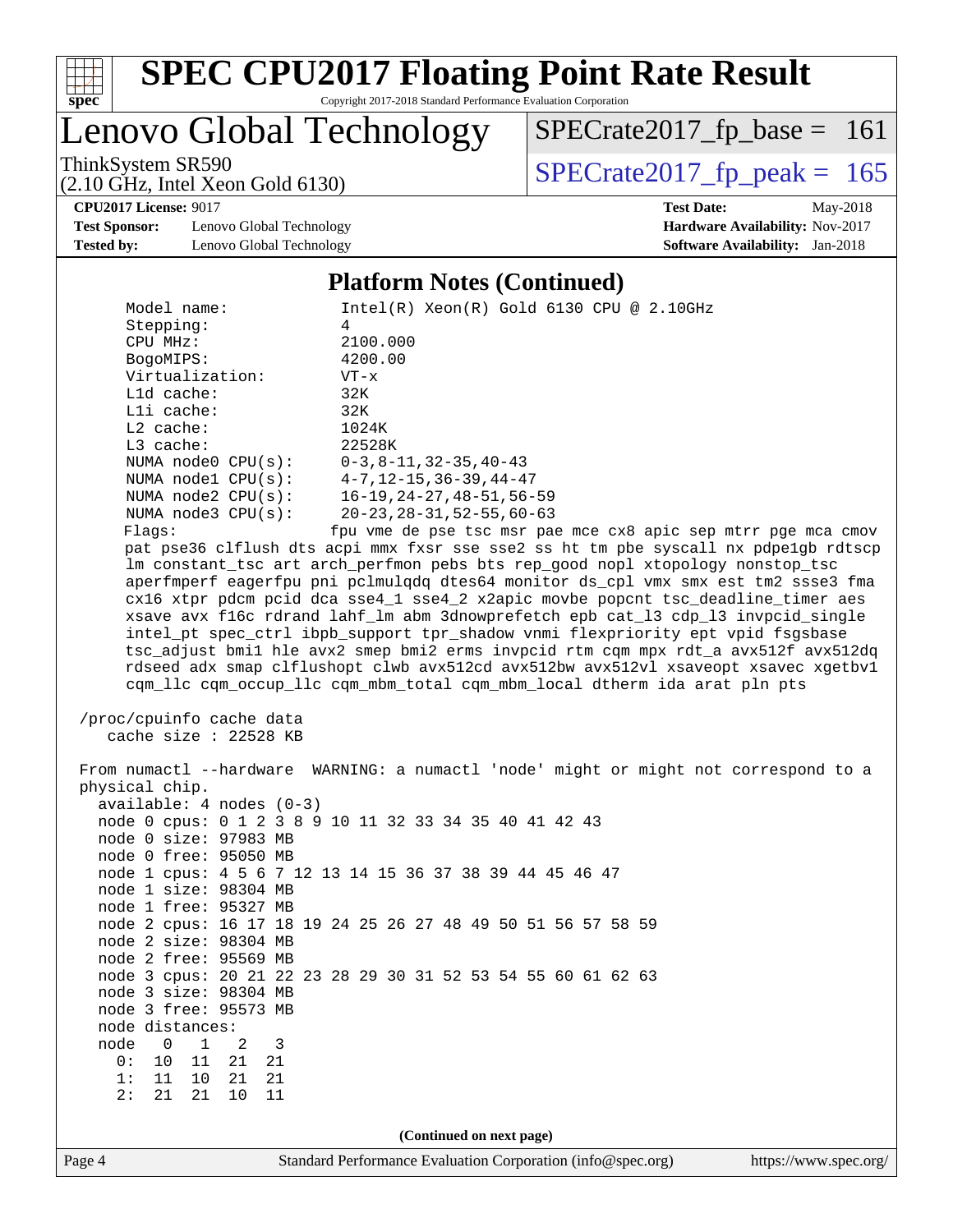| <b>SPEC CPU2017 Floating Point Rate Result</b>                                                                                                                                                                                                                                                                                                                                                                                                                                                                                                                                                                                                                                                                                                |                                                                                                            |
|-----------------------------------------------------------------------------------------------------------------------------------------------------------------------------------------------------------------------------------------------------------------------------------------------------------------------------------------------------------------------------------------------------------------------------------------------------------------------------------------------------------------------------------------------------------------------------------------------------------------------------------------------------------------------------------------------------------------------------------------------|------------------------------------------------------------------------------------------------------------|
| Copyright 2017-2018 Standard Performance Evaluation Corporation<br>$spec^*$                                                                                                                                                                                                                                                                                                                                                                                                                                                                                                                                                                                                                                                                   |                                                                                                            |
| Lenovo Global Technology                                                                                                                                                                                                                                                                                                                                                                                                                                                                                                                                                                                                                                                                                                                      | $SPECrate2017_fp\_base = 161$                                                                              |
| ThinkSystem SR590<br>$(2.10$ GHz, Intel Xeon Gold 6130)                                                                                                                                                                                                                                                                                                                                                                                                                                                                                                                                                                                                                                                                                       | $SPECTate2017$ _fp_peak = 165                                                                              |
| <b>CPU2017 License: 9017</b><br><b>Test Sponsor:</b><br>Lenovo Global Technology<br><b>Tested by:</b><br>Lenovo Global Technology                                                                                                                                                                                                                                                                                                                                                                                                                                                                                                                                                                                                             | <b>Test Date:</b><br>May-2018<br>Hardware Availability: Nov-2017<br><b>Software Availability:</b> Jan-2018 |
| <b>Platform Notes (Continued)</b>                                                                                                                                                                                                                                                                                                                                                                                                                                                                                                                                                                                                                                                                                                             |                                                                                                            |
| 3:<br>21  21  11  10                                                                                                                                                                                                                                                                                                                                                                                                                                                                                                                                                                                                                                                                                                                          |                                                                                                            |
| From /proc/meminfo<br>MemTotal:<br>395892084 kB<br>HugePages_Total:<br>0<br>Hugepagesize:<br>2048 kB<br>From /etc/*release* /etc/*version*<br>os-release:<br>NAME="Red Hat Enterprise Linux Server"<br>VERSION="7.4 (Maipo)"<br>ID="rhel"<br>ID LIKE="fedora"<br>VARIANT="Server"<br>VARIANT_ID="server"<br>VERSION_ID="7.4"<br>PRETTY_NAME="Red Hat Enterprise Linux Server 7.4 (Maipo)"<br>redhat-release: Red Hat Enterprise Linux Server release 7.4 (Maipo)<br>system-release: Red Hat Enterprise Linux Server release 7.4 (Maipo)<br>system-release-cpe: cpe:/o:redhat:enterprise_linux:7.4:ga:server<br>uname $-a$ :<br>Linux rs590-1 3.10.0-693.11.6.el7.x86_64 #1 SMP Thu Dec 28 14:23:39 EST 2017 x86_64<br>x86_64 x86_64 GNU/Linux |                                                                                                            |
| run-level 3 May 24 17:11                                                                                                                                                                                                                                                                                                                                                                                                                                                                                                                                                                                                                                                                                                                      |                                                                                                            |
| SPEC is set to: /home/cpu2017.1.0.2.ic18.0<br>Type Size Used Avail Use% Mounted on<br>Filesystem<br>25G 665G<br>/dev/sda2<br>xfs<br>689G<br>4% /home                                                                                                                                                                                                                                                                                                                                                                                                                                                                                                                                                                                          |                                                                                                            |
| Additional information from dmidecode follows. WARNING: Use caution when you interpret<br>this section. The 'dmidecode' program reads system data which is "intended to allow<br>hardware to be accurately determined", but the intent may not be met, as there are<br>frequent changes to hardware, firmware, and the "DMTF SMBIOS" standard.<br>BIOS Lenovo -[TEE119R-1.22]- 02/06/2018<br>Memory:<br>12x Hynix HMA84GR7AFR4N-VK 32 GB 2 rank 2666<br>4x NO DIMM NO DIMM                                                                                                                                                                                                                                                                    |                                                                                                            |
| (End of data from sysinfo program)                                                                                                                                                                                                                                                                                                                                                                                                                                                                                                                                                                                                                                                                                                            |                                                                                                            |
| <b>Compiler Version Notes</b>                                                                                                                                                                                                                                                                                                                                                                                                                                                                                                                                                                                                                                                                                                                 |                                                                                                            |
|                                                                                                                                                                                                                                                                                                                                                                                                                                                                                                                                                                                                                                                                                                                                               |                                                                                                            |
| 519.1bm_r(base) 538.imagick_r(base, peak) 544.nab_r(base)<br>CC.                                                                                                                                                                                                                                                                                                                                                                                                                                                                                                                                                                                                                                                                              |                                                                                                            |
| (Continued on next page)                                                                                                                                                                                                                                                                                                                                                                                                                                                                                                                                                                                                                                                                                                                      |                                                                                                            |

Page 5 Standard Performance Evaluation Corporation [\(info@spec.org\)](mailto:info@spec.org) <https://www.spec.org/>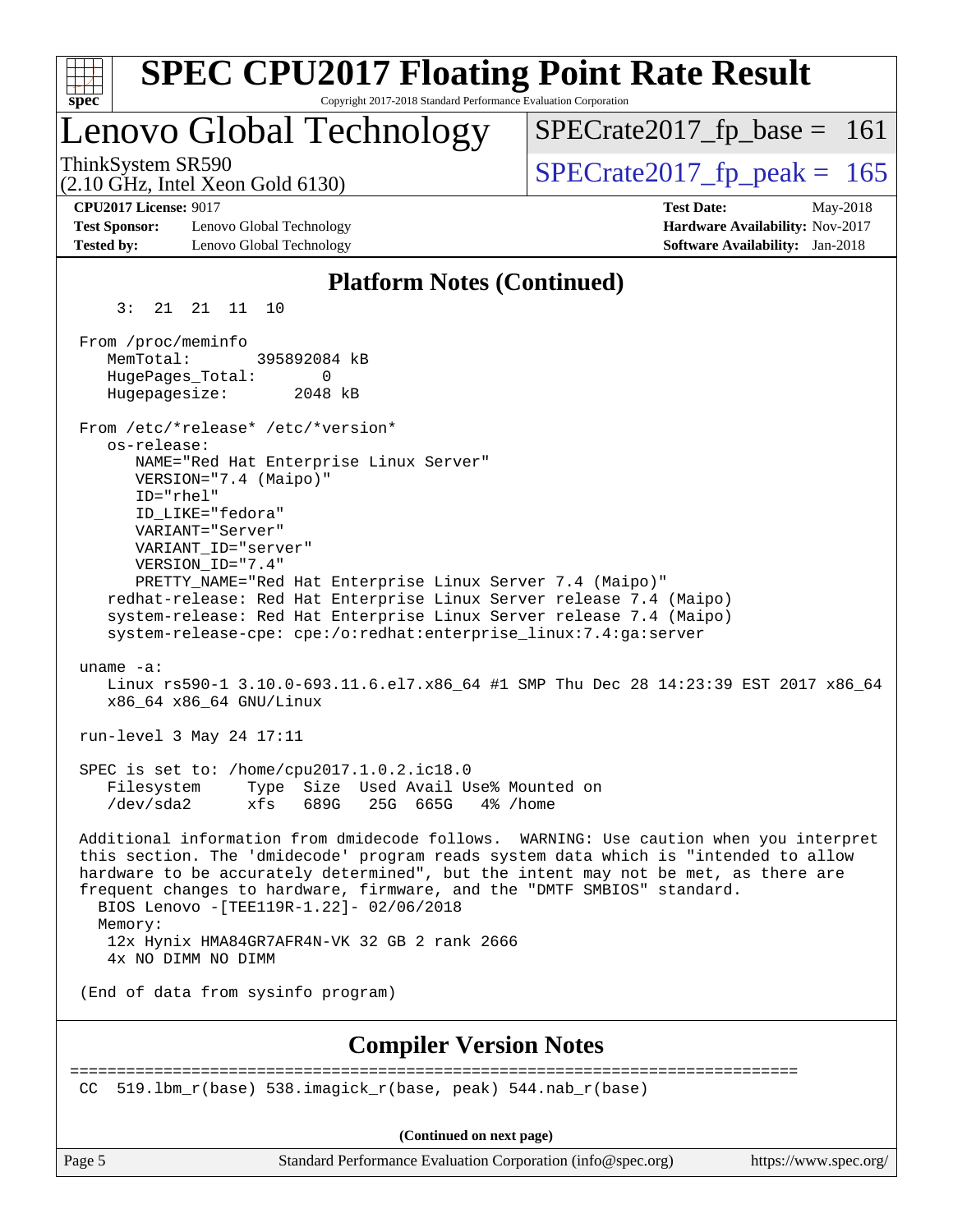| S<br>оe |  |  |  |  |  |  |
|---------|--|--|--|--|--|--|

Copyright 2017-2018 Standard Performance Evaluation Corporation

Lenovo Global Technology

ThinkSystem SR590<br>  $(2.10 \text{ GHz})$  Intel Xeon Gold 6130)

[SPECrate2017\\_fp\\_base =](http://www.spec.org/auto/cpu2017/Docs/result-fields.html#SPECrate2017fpbase) 161

(2.10 GHz, Intel Xeon Gold 6130)

**[Test Sponsor:](http://www.spec.org/auto/cpu2017/Docs/result-fields.html#TestSponsor)** Lenovo Global Technology **[Hardware Availability:](http://www.spec.org/auto/cpu2017/Docs/result-fields.html#HardwareAvailability)** Nov-2017 **[Tested by:](http://www.spec.org/auto/cpu2017/Docs/result-fields.html#Testedby)** Lenovo Global Technology **[Software Availability:](http://www.spec.org/auto/cpu2017/Docs/result-fields.html#SoftwareAvailability)** Jan-2018

**[CPU2017 License:](http://www.spec.org/auto/cpu2017/Docs/result-fields.html#CPU2017License)** 9017 **[Test Date:](http://www.spec.org/auto/cpu2017/Docs/result-fields.html#TestDate)** May-2018

### **[Compiler Version Notes \(Continued\)](http://www.spec.org/auto/cpu2017/Docs/result-fields.html#CompilerVersionNotes)**

| Page 6                                                                                                                     |                                    | Standard Performance Evaluation Corporation (info@spec.org) | https://www.spec.org/ |
|----------------------------------------------------------------------------------------------------------------------------|------------------------------------|-------------------------------------------------------------|-----------------------|
|                                                                                                                            |                                    | (Continued on next page)                                    |                       |
| 507.cactuBSSN_r(base)<br>FC                                                                                                |                                    |                                                             |                       |
|                                                                                                                            |                                    |                                                             |                       |
| icc (ICC) 18.0.0 20170811<br>Copyright (C) 1985-2017 Intel Corporation. All rights reserved.                               |                                    |                                                             |                       |
| icpc (ICC) 18.0.0 20170811<br>Copyright (C) 1985-2017 Intel Corporation. All rights reserved.                              |                                    |                                                             |                       |
| 511.povray_r(peak) 526.blender_r(peak)<br>CC                                                                               |                                    |                                                             |                       |
| Copyright (C) 1985-2017 Intel Corporation. All rights reserved.                                                            |                                    |                                                             |                       |
| icpc (ICC) 18.0.0 20170811<br>Copyright (C) 1985-2017 Intel Corporation. All rights reserved.<br>icc (ICC) 18.0.0 20170811 |                                    |                                                             |                       |
| CC 511.povray_r(base) 526.blender_r(base)                                                                                  |                                    |                                                             |                       |
| icpc (ICC) 18.0.0 20170811<br>Copyright (C) 1985-2017 Intel Corporation. All rights reserved.                              |                                    |                                                             |                       |
| CXXC 508.namd_r(peak) 510.parest_r(peak)                                                                                   |                                    |                                                             |                       |
|                                                                                                                            |                                    |                                                             |                       |
| icpc (ICC) 18.0.0 20170811<br>Copyright (C) 1985-2017 Intel Corporation. All rights reserved.                              |                                    |                                                             |                       |
| CXXC 508.namd_r(base) 510.parest_r(base)<br>--------------------                                                           |                                    |                                                             |                       |
| Copyright (C) 1985-2017 Intel Corporation. All rights reserved.                                                            |                                    |                                                             |                       |
| icc (ICC) 18.0.0 20170811                                                                                                  |                                    |                                                             |                       |
| $519.1$ bm_r(peak) $544.nab_r(peak)$<br>CC.                                                                                |                                    |                                                             |                       |
| Copyright (C) 1985-2017 Intel Corporation. All rights reserved.                                                            |                                    |                                                             |                       |
| icc (ICC) 18.0.0 20170811                                                                                                  | ---------------------------------- |                                                             |                       |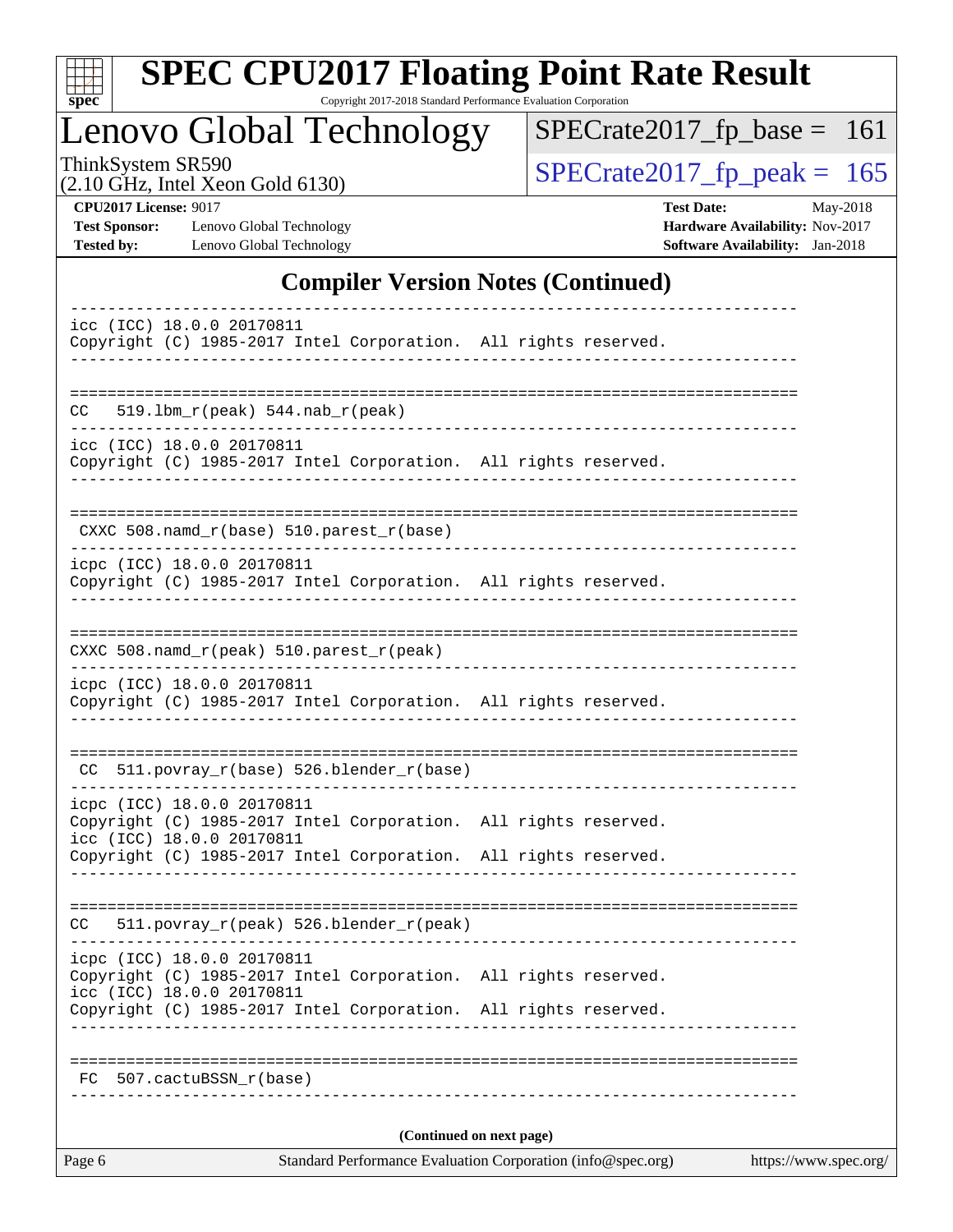

Copyright 2017-2018 Standard Performance Evaluation Corporation

Lenovo Global Technology

ThinkSystem SR590<br>  $(2.10 \text{ GHz})$  Intel Xeon Gold 6130) [SPECrate2017\\_fp\\_base =](http://www.spec.org/auto/cpu2017/Docs/result-fields.html#SPECrate2017fpbase) 161

(2.10 GHz, Intel Xeon Gold 6130)

**[CPU2017 License:](http://www.spec.org/auto/cpu2017/Docs/result-fields.html#CPU2017License)** 9017 **[Test Date:](http://www.spec.org/auto/cpu2017/Docs/result-fields.html#TestDate)** May-2018 **[Test Sponsor:](http://www.spec.org/auto/cpu2017/Docs/result-fields.html#TestSponsor)** Lenovo Global Technology **[Hardware Availability:](http://www.spec.org/auto/cpu2017/Docs/result-fields.html#HardwareAvailability)** Nov-2017 **[Tested by:](http://www.spec.org/auto/cpu2017/Docs/result-fields.html#Testedby)** Lenovo Global Technology **[Software Availability:](http://www.spec.org/auto/cpu2017/Docs/result-fields.html#SoftwareAvailability)** Jan-2018

### **[Compiler Version Notes \(Continued\)](http://www.spec.org/auto/cpu2017/Docs/result-fields.html#CompilerVersionNotes)**

| icpc (ICC) 18.0.0 20170811<br>Copyright (C) 1985-2017 Intel Corporation. All rights reserved.<br>icc (ICC) 18.0.0 20170811<br>Copyright (C) 1985-2017 Intel Corporation. All rights reserved.<br>ifort (IFORT) 18.0.0 20170811<br>Copyright (C) 1985-2017 Intel Corporation. All rights reserved. | $\sim$ 0.11 $\sim$ 1.01 $\sim$ 1.01 $\sim$ 1.01 $\sim$ 0.000 $\sim$ |                          |  |
|---------------------------------------------------------------------------------------------------------------------------------------------------------------------------------------------------------------------------------------------------------------------------------------------------|---------------------------------------------------------------------|--------------------------|--|
| FC 507.cactuBSSN_r(peak)                                                                                                                                                                                                                                                                          |                                                                     |                          |  |
| icpc (ICC) 18.0.0 20170811<br>Copyright (C) 1985-2017 Intel Corporation. All rights reserved.<br>icc (ICC) 18.0.0 20170811<br>Copyright (C) 1985-2017 Intel Corporation. All rights reserved.                                                                                                     |                                                                     |                          |  |
| ifort (IFORT) 18.0.0 20170811<br>Copyright (C) 1985-2017 Intel Corporation. All rights reserved.                                                                                                                                                                                                  |                                                                     |                          |  |
| FC 503.bwaves_r(base, peak) 549.fotonik3d_r(base, peak) 554.roms_r(base)<br>ifort (IFORT) 18.0.0 20170811<br>Copyright (C) 1985-2017 Intel Corporation. All rights reserved.                                                                                                                      |                                                                     |                          |  |
| $FC$ 554.roms $_r$ (peak)                                                                                                                                                                                                                                                                         |                                                                     |                          |  |
| ifort (IFORT) 18.0.0 20170811<br>Copyright (C) 1985-2017 Intel Corporation. All rights reserved.                                                                                                                                                                                                  | ____________________________________                                |                          |  |
| $CC$ 521.wrf_r(base) 527.cam4_r(base)                                                                                                                                                                                                                                                             |                                                                     |                          |  |
| ifort (IFORT) 18.0.0 20170811<br>Copyright (C) 1985-2017 Intel Corporation. All rights reserved.<br>icc (ICC) 18.0.0 20170811<br>Copyright (C) 1985-2017 Intel Corporation. All rights reserved.                                                                                                  |                                                                     |                          |  |
| $521.wrf_r(peak) 527.cam4_r(peak)$<br>CC.<br>----------------------------------                                                                                                                                                                                                                   |                                                                     |                          |  |
| ifort (IFORT) 18.0.0 20170811<br>Copyright (C) 1985-2017 Intel Corporation. All rights reserved.                                                                                                                                                                                                  |                                                                     |                          |  |
|                                                                                                                                                                                                                                                                                                   |                                                                     | (Continued on next page) |  |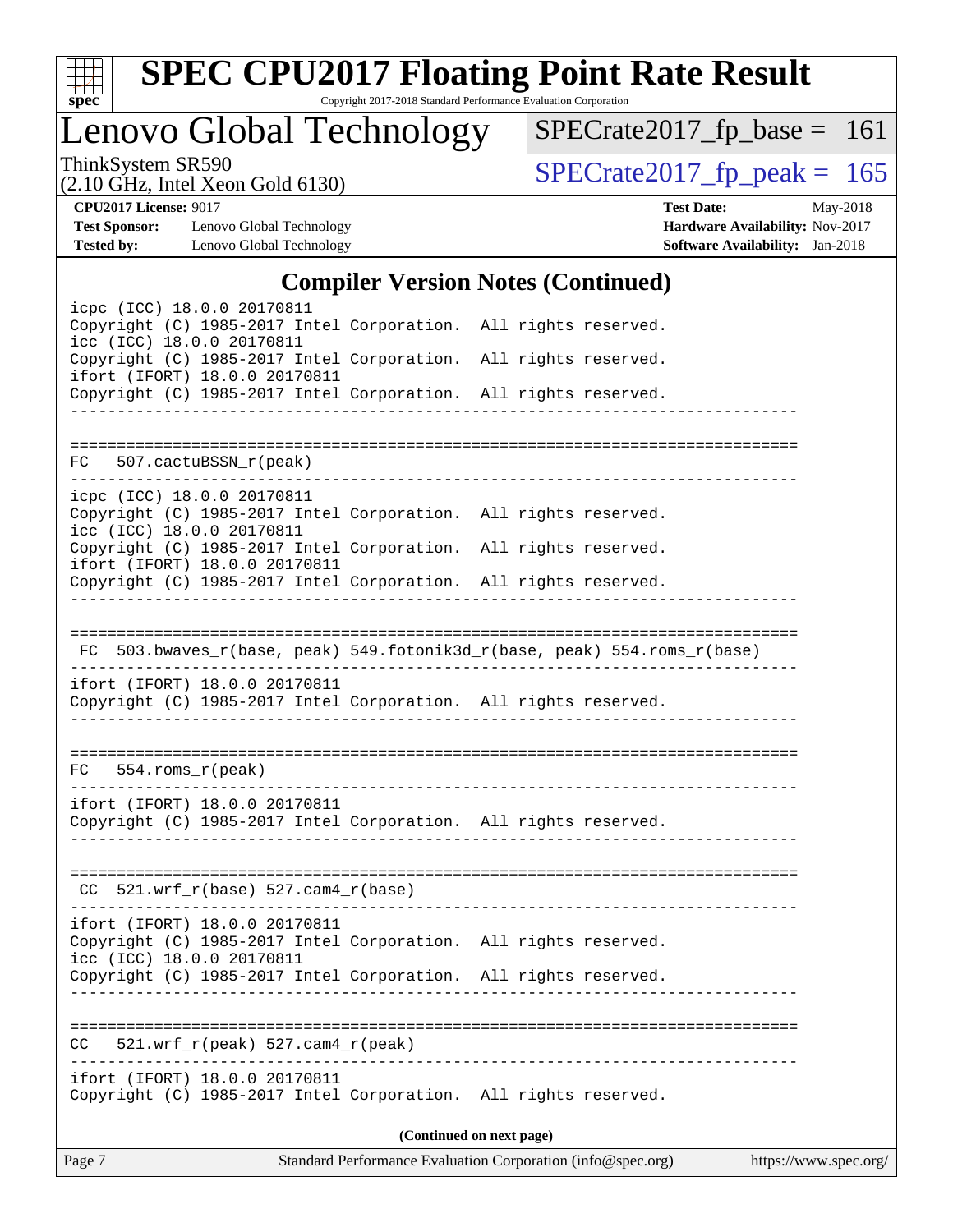

#### **[SPEC CPU2017 Floating Point Rate Result](http://www.spec.org/auto/cpu2017/Docs/result-fields.html#SPECCPU2017FloatingPointRateResult)** Copyright 2017-2018 Standard Performance Evaluation Corporation

# Lenovo Global Technology

ThinkSystem SR590<br>(2.10 GHz, Intel Xeon Gold 6130) [SPECrate2017\\_fp\\_peak =](http://www.spec.org/auto/cpu2017/Docs/result-fields.html#SPECrate2017fppeak)  $165$  $SPECTate2017_fp\_base = 161$ 

(2.10 GHz, Intel Xeon Gold 6130)

**[Test Sponsor:](http://www.spec.org/auto/cpu2017/Docs/result-fields.html#TestSponsor)** Lenovo Global Technology **[Hardware Availability:](http://www.spec.org/auto/cpu2017/Docs/result-fields.html#HardwareAvailability)** Nov-2017 **[Tested by:](http://www.spec.org/auto/cpu2017/Docs/result-fields.html#Testedby)** Lenovo Global Technology **[Software Availability:](http://www.spec.org/auto/cpu2017/Docs/result-fields.html#SoftwareAvailability)** Jan-2018

**[CPU2017 License:](http://www.spec.org/auto/cpu2017/Docs/result-fields.html#CPU2017License)** 9017 **[Test Date:](http://www.spec.org/auto/cpu2017/Docs/result-fields.html#TestDate)** May-2018

## **[Compiler Version Notes \(Continued\)](http://www.spec.org/auto/cpu2017/Docs/result-fields.html#CompilerVersionNotes)**

icc (ICC) 18.0.0 20170811 Copyright (C) 1985-2017 Intel Corporation. All rights reserved. ------------------------------------------------------------------------------

## **[Base Compiler Invocation](http://www.spec.org/auto/cpu2017/Docs/result-fields.html#BaseCompilerInvocation)**

[C benchmarks](http://www.spec.org/auto/cpu2017/Docs/result-fields.html#Cbenchmarks): [icc](http://www.spec.org/cpu2017/results/res2018q2/cpu2017-20180529-06148.flags.html#user_CCbase_intel_icc_18.0_66fc1ee009f7361af1fbd72ca7dcefbb700085f36577c54f309893dd4ec40d12360134090235512931783d35fd58c0460139e722d5067c5574d8eaf2b3e37e92)

[C++ benchmarks:](http://www.spec.org/auto/cpu2017/Docs/result-fields.html#CXXbenchmarks) [icpc](http://www.spec.org/cpu2017/results/res2018q2/cpu2017-20180529-06148.flags.html#user_CXXbase_intel_icpc_18.0_c510b6838c7f56d33e37e94d029a35b4a7bccf4766a728ee175e80a419847e808290a9b78be685c44ab727ea267ec2f070ec5dc83b407c0218cded6866a35d07)

[Fortran benchmarks](http://www.spec.org/auto/cpu2017/Docs/result-fields.html#Fortranbenchmarks): [ifort](http://www.spec.org/cpu2017/results/res2018q2/cpu2017-20180529-06148.flags.html#user_FCbase_intel_ifort_18.0_8111460550e3ca792625aed983ce982f94888b8b503583aa7ba2b8303487b4d8a21a13e7191a45c5fd58ff318f48f9492884d4413fa793fd88dd292cad7027ca)

[Benchmarks using both Fortran and C](http://www.spec.org/auto/cpu2017/Docs/result-fields.html#BenchmarksusingbothFortranandC): [ifort](http://www.spec.org/cpu2017/results/res2018q2/cpu2017-20180529-06148.flags.html#user_CC_FCbase_intel_ifort_18.0_8111460550e3ca792625aed983ce982f94888b8b503583aa7ba2b8303487b4d8a21a13e7191a45c5fd58ff318f48f9492884d4413fa793fd88dd292cad7027ca) [icc](http://www.spec.org/cpu2017/results/res2018q2/cpu2017-20180529-06148.flags.html#user_CC_FCbase_intel_icc_18.0_66fc1ee009f7361af1fbd72ca7dcefbb700085f36577c54f309893dd4ec40d12360134090235512931783d35fd58c0460139e722d5067c5574d8eaf2b3e37e92)

[Benchmarks using both C and C++](http://www.spec.org/auto/cpu2017/Docs/result-fields.html#BenchmarksusingbothCandCXX): [icpc](http://www.spec.org/cpu2017/results/res2018q2/cpu2017-20180529-06148.flags.html#user_CC_CXXbase_intel_icpc_18.0_c510b6838c7f56d33e37e94d029a35b4a7bccf4766a728ee175e80a419847e808290a9b78be685c44ab727ea267ec2f070ec5dc83b407c0218cded6866a35d07) [icc](http://www.spec.org/cpu2017/results/res2018q2/cpu2017-20180529-06148.flags.html#user_CC_CXXbase_intel_icc_18.0_66fc1ee009f7361af1fbd72ca7dcefbb700085f36577c54f309893dd4ec40d12360134090235512931783d35fd58c0460139e722d5067c5574d8eaf2b3e37e92)

[Benchmarks using Fortran, C, and C++:](http://www.spec.org/auto/cpu2017/Docs/result-fields.html#BenchmarksusingFortranCandCXX) [icpc](http://www.spec.org/cpu2017/results/res2018q2/cpu2017-20180529-06148.flags.html#user_CC_CXX_FCbase_intel_icpc_18.0_c510b6838c7f56d33e37e94d029a35b4a7bccf4766a728ee175e80a419847e808290a9b78be685c44ab727ea267ec2f070ec5dc83b407c0218cded6866a35d07) [icc](http://www.spec.org/cpu2017/results/res2018q2/cpu2017-20180529-06148.flags.html#user_CC_CXX_FCbase_intel_icc_18.0_66fc1ee009f7361af1fbd72ca7dcefbb700085f36577c54f309893dd4ec40d12360134090235512931783d35fd58c0460139e722d5067c5574d8eaf2b3e37e92) [ifort](http://www.spec.org/cpu2017/results/res2018q2/cpu2017-20180529-06148.flags.html#user_CC_CXX_FCbase_intel_ifort_18.0_8111460550e3ca792625aed983ce982f94888b8b503583aa7ba2b8303487b4d8a21a13e7191a45c5fd58ff318f48f9492884d4413fa793fd88dd292cad7027ca)

## **[Base Portability Flags](http://www.spec.org/auto/cpu2017/Docs/result-fields.html#BasePortabilityFlags)**

 503.bwaves\_r: [-DSPEC\\_LP64](http://www.spec.org/cpu2017/results/res2018q2/cpu2017-20180529-06148.flags.html#suite_basePORTABILITY503_bwaves_r_DSPEC_LP64) 507.cactuBSSN\_r: [-DSPEC\\_LP64](http://www.spec.org/cpu2017/results/res2018q2/cpu2017-20180529-06148.flags.html#suite_basePORTABILITY507_cactuBSSN_r_DSPEC_LP64) 508.namd\_r: [-DSPEC\\_LP64](http://www.spec.org/cpu2017/results/res2018q2/cpu2017-20180529-06148.flags.html#suite_basePORTABILITY508_namd_r_DSPEC_LP64) 510.parest\_r: [-DSPEC\\_LP64](http://www.spec.org/cpu2017/results/res2018q2/cpu2017-20180529-06148.flags.html#suite_basePORTABILITY510_parest_r_DSPEC_LP64) 511.povray\_r: [-DSPEC\\_LP64](http://www.spec.org/cpu2017/results/res2018q2/cpu2017-20180529-06148.flags.html#suite_basePORTABILITY511_povray_r_DSPEC_LP64) 519.lbm\_r: [-DSPEC\\_LP64](http://www.spec.org/cpu2017/results/res2018q2/cpu2017-20180529-06148.flags.html#suite_basePORTABILITY519_lbm_r_DSPEC_LP64) 521.wrf\_r: [-DSPEC\\_LP64](http://www.spec.org/cpu2017/results/res2018q2/cpu2017-20180529-06148.flags.html#suite_basePORTABILITY521_wrf_r_DSPEC_LP64) [-DSPEC\\_CASE\\_FLAG](http://www.spec.org/cpu2017/results/res2018q2/cpu2017-20180529-06148.flags.html#b521.wrf_r_baseCPORTABILITY_DSPEC_CASE_FLAG) [-convert big\\_endian](http://www.spec.org/cpu2017/results/res2018q2/cpu2017-20180529-06148.flags.html#user_baseFPORTABILITY521_wrf_r_convert_big_endian_c3194028bc08c63ac5d04de18c48ce6d347e4e562e8892b8bdbdc0214820426deb8554edfa529a3fb25a586e65a3d812c835984020483e7e73212c4d31a38223) 526.blender\_r: [-DSPEC\\_LP64](http://www.spec.org/cpu2017/results/res2018q2/cpu2017-20180529-06148.flags.html#suite_basePORTABILITY526_blender_r_DSPEC_LP64) [-DSPEC\\_LINUX](http://www.spec.org/cpu2017/results/res2018q2/cpu2017-20180529-06148.flags.html#b526.blender_r_baseCPORTABILITY_DSPEC_LINUX) [-funsigned-char](http://www.spec.org/cpu2017/results/res2018q2/cpu2017-20180529-06148.flags.html#user_baseCPORTABILITY526_blender_r_force_uchar_40c60f00ab013830e2dd6774aeded3ff59883ba5a1fc5fc14077f794d777847726e2a5858cbc7672e36e1b067e7e5c1d9a74f7176df07886a243d7cc18edfe67) 527.cam4\_r: [-DSPEC\\_LP64](http://www.spec.org/cpu2017/results/res2018q2/cpu2017-20180529-06148.flags.html#suite_basePORTABILITY527_cam4_r_DSPEC_LP64) [-DSPEC\\_CASE\\_FLAG](http://www.spec.org/cpu2017/results/res2018q2/cpu2017-20180529-06148.flags.html#b527.cam4_r_baseCPORTABILITY_DSPEC_CASE_FLAG) 538.imagick\_r: [-DSPEC\\_LP64](http://www.spec.org/cpu2017/results/res2018q2/cpu2017-20180529-06148.flags.html#suite_basePORTABILITY538_imagick_r_DSPEC_LP64) 544.nab\_r: [-DSPEC\\_LP64](http://www.spec.org/cpu2017/results/res2018q2/cpu2017-20180529-06148.flags.html#suite_basePORTABILITY544_nab_r_DSPEC_LP64) 549.fotonik3d\_r: [-DSPEC\\_LP64](http://www.spec.org/cpu2017/results/res2018q2/cpu2017-20180529-06148.flags.html#suite_basePORTABILITY549_fotonik3d_r_DSPEC_LP64) 554.roms\_r: [-DSPEC\\_LP64](http://www.spec.org/cpu2017/results/res2018q2/cpu2017-20180529-06148.flags.html#suite_basePORTABILITY554_roms_r_DSPEC_LP64)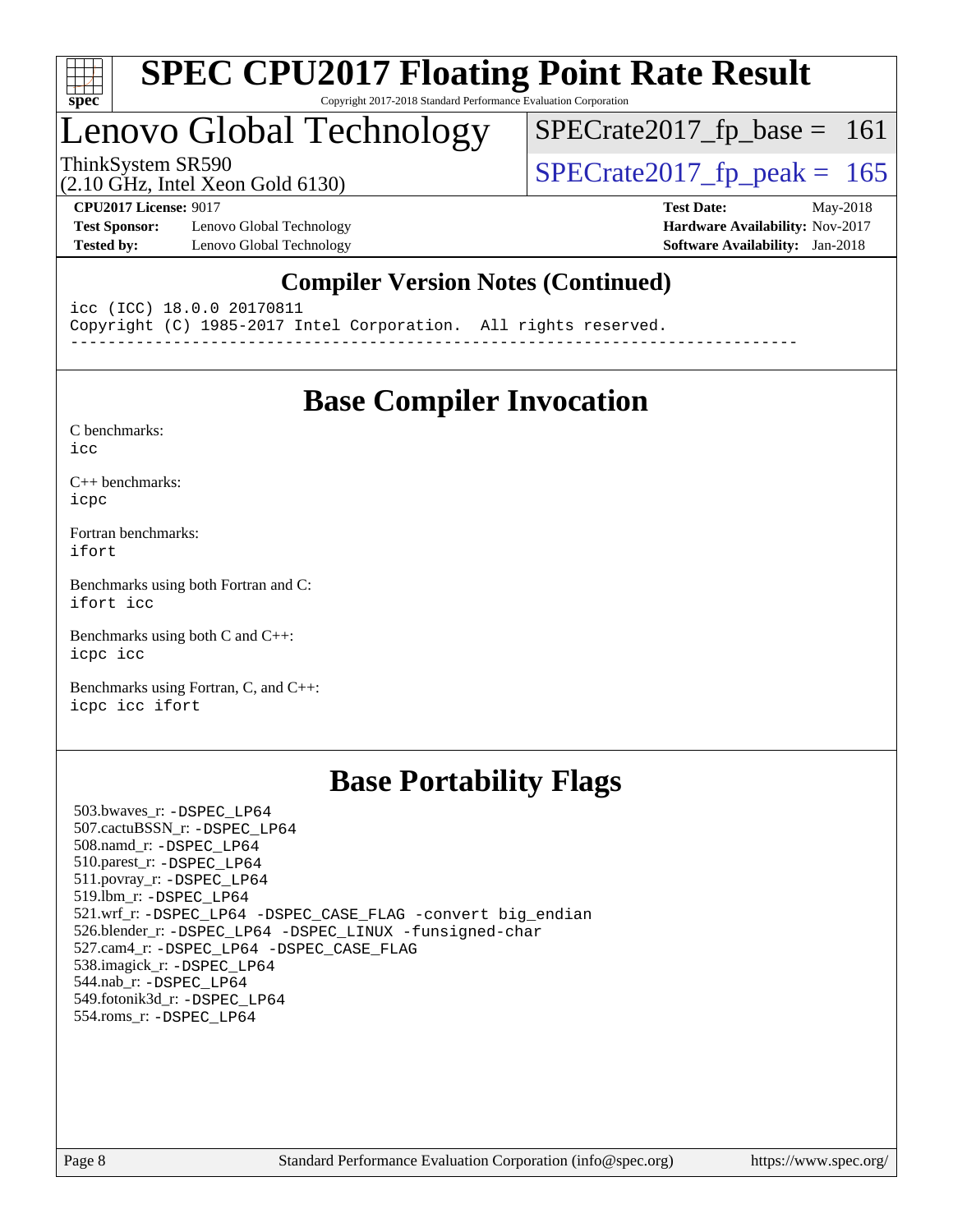

#### **[SPEC CPU2017 Floating Point Rate Result](http://www.spec.org/auto/cpu2017/Docs/result-fields.html#SPECCPU2017FloatingPointRateResult)** Copyright 2017-2018 Standard Performance Evaluation Corporation

## Lenovo Global Technology

ThinkSystem SR590<br>  $\frac{10.047 \text{ J} \cdot \text{m/s}}{2.10 \text{ GHz}}$  [SPECrate2017\\_fp\\_peak =](http://www.spec.org/auto/cpu2017/Docs/result-fields.html#SPECrate2017fppeak) 165  $SPECTate2017_fp\_base = 161$ 

(2.10 GHz, Intel Xeon Gold 6130)

**[Test Sponsor:](http://www.spec.org/auto/cpu2017/Docs/result-fields.html#TestSponsor)** Lenovo Global Technology **[Hardware Availability:](http://www.spec.org/auto/cpu2017/Docs/result-fields.html#HardwareAvailability)** Nov-2017 **[Tested by:](http://www.spec.org/auto/cpu2017/Docs/result-fields.html#Testedby)** Lenovo Global Technology **[Software Availability:](http://www.spec.org/auto/cpu2017/Docs/result-fields.html#SoftwareAvailability)** Jan-2018

**[CPU2017 License:](http://www.spec.org/auto/cpu2017/Docs/result-fields.html#CPU2017License)** 9017 **[Test Date:](http://www.spec.org/auto/cpu2017/Docs/result-fields.html#TestDate)** May-2018

## **[Base Optimization Flags](http://www.spec.org/auto/cpu2017/Docs/result-fields.html#BaseOptimizationFlags)**

#### [C benchmarks](http://www.spec.org/auto/cpu2017/Docs/result-fields.html#Cbenchmarks):

```
-xCORE-AVX2 -ipo -O3 -no-prec-div -qopt-prefetch -ffinite-math-only
-qopt-mem-layout-trans=3
C++ benchmarks: 
-xCORE-AVX2 -ipo -O3 -no-prec-div -qopt-prefetch -ffinite-math-only
-qopt-mem-layout-trans=3
Fortran benchmarks: 
-xCORE-AVX2 -ipo -O3 -no-prec-div -qopt-prefetch -ffinite-math-only
-qopt-mem-layout-trans=3 -nostandard-realloc-lhs -align array32byte
Benchmarks using both Fortran and C: 
-xCORE-AVX2 -ipo -O3 -no-prec-div -qopt-prefetch -ffinite-math-only
-qopt-mem-layout-trans=3 -nostandard-realloc-lhs -align array32byte
Benchmarks using both C and C++: 
-xCORE-AVX2 -ipo -O3 -no-prec-div -qopt-prefetch -ffinite-math-only
-qopt-mem-layout-trans=3
Benchmarks using Fortran, C, and C++: 
-xCORE-AVX2 -ipo -O3 -no-prec-div -qopt-prefetch -ffinite-math-only
```
#### [-qopt-mem-layout-trans=3](http://www.spec.org/cpu2017/results/res2018q2/cpu2017-20180529-06148.flags.html#user_CC_CXX_FCbase_f-qopt-mem-layout-trans_de80db37974c74b1f0e20d883f0b675c88c3b01e9d123adea9b28688d64333345fb62bc4a798493513fdb68f60282f9a726aa07f478b2f7113531aecce732043) [-nostandard-realloc-lhs](http://www.spec.org/cpu2017/results/res2018q2/cpu2017-20180529-06148.flags.html#user_CC_CXX_FCbase_f_2003_std_realloc_82b4557e90729c0f113870c07e44d33d6f5a304b4f63d4c15d2d0f1fab99f5daaed73bdb9275d9ae411527f28b936061aa8b9c8f2d63842963b95c9dd6426b8a) [-align array32byte](http://www.spec.org/cpu2017/results/res2018q2/cpu2017-20180529-06148.flags.html#user_CC_CXX_FCbase_align_array32byte_b982fe038af199962ba9a80c053b8342c548c85b40b8e86eb3cc33dee0d7986a4af373ac2d51c3f7cf710a18d62fdce2948f201cd044323541f22fc0fffc51b6)

## **[Base Other Flags](http://www.spec.org/auto/cpu2017/Docs/result-fields.html#BaseOtherFlags)**

[C benchmarks](http://www.spec.org/auto/cpu2017/Docs/result-fields.html#Cbenchmarks):  $-m64 - std = c11$  $-m64 - std = c11$ [C++ benchmarks:](http://www.spec.org/auto/cpu2017/Docs/result-fields.html#CXXbenchmarks) [-m64](http://www.spec.org/cpu2017/results/res2018q2/cpu2017-20180529-06148.flags.html#user_CXXbase_intel_intel64_18.0_af43caccfc8ded86e7699f2159af6efc7655f51387b94da716254467f3c01020a5059329e2569e4053f409e7c9202a7efc638f7a6d1ffb3f52dea4a3e31d82ab) [Fortran benchmarks](http://www.spec.org/auto/cpu2017/Docs/result-fields.html#Fortranbenchmarks): [-m64](http://www.spec.org/cpu2017/results/res2018q2/cpu2017-20180529-06148.flags.html#user_FCbase_intel_intel64_18.0_af43caccfc8ded86e7699f2159af6efc7655f51387b94da716254467f3c01020a5059329e2569e4053f409e7c9202a7efc638f7a6d1ffb3f52dea4a3e31d82ab) [Benchmarks using both Fortran and C](http://www.spec.org/auto/cpu2017/Docs/result-fields.html#BenchmarksusingbothFortranandC):  $-m64$   $-std=cl1$ [Benchmarks using both C and C++](http://www.spec.org/auto/cpu2017/Docs/result-fields.html#BenchmarksusingbothCandCXX):  $-m64 - std= c11$  $-m64 - std= c11$ [Benchmarks using Fortran, C, and C++:](http://www.spec.org/auto/cpu2017/Docs/result-fields.html#BenchmarksusingFortranCandCXX)  $-m64 - std = c11$  $-m64 - std = c11$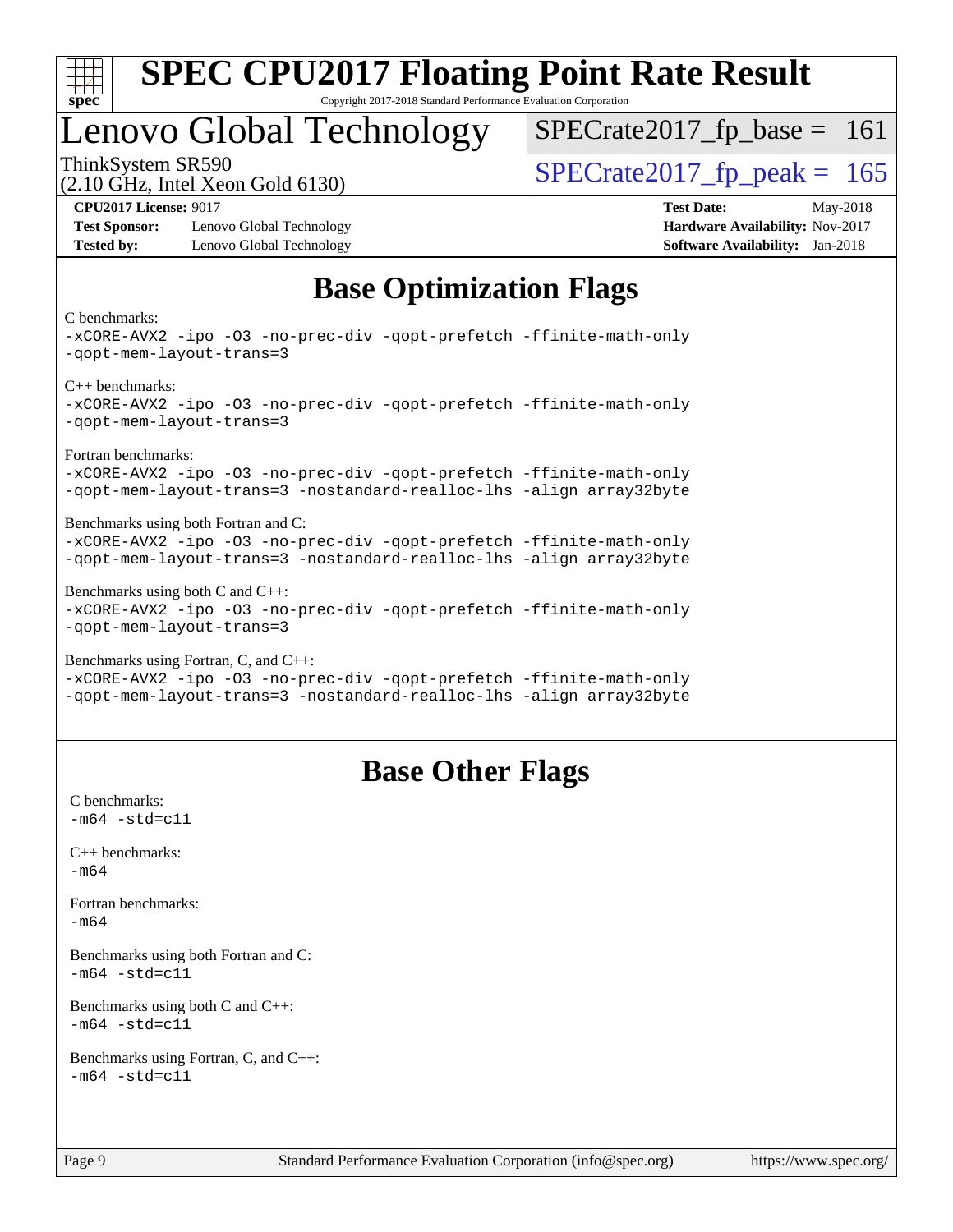

Copyright 2017-2018 Standard Performance Evaluation Corporation

## Lenovo Global Technology

ThinkSystem SR590<br>(2.10 GHz, Intel Xeon Gold 6130) [SPECrate2017\\_fp\\_peak =](http://www.spec.org/auto/cpu2017/Docs/result-fields.html#SPECrate2017fppeak)  $165$  $SPECTate2017_fp\_base = 161$ 

(2.10 GHz, Intel Xeon Gold 6130)

**[Test Sponsor:](http://www.spec.org/auto/cpu2017/Docs/result-fields.html#TestSponsor)** Lenovo Global Technology **[Hardware Availability:](http://www.spec.org/auto/cpu2017/Docs/result-fields.html#HardwareAvailability)** Nov-2017 **[Tested by:](http://www.spec.org/auto/cpu2017/Docs/result-fields.html#Testedby)** Lenovo Global Technology **[Software Availability:](http://www.spec.org/auto/cpu2017/Docs/result-fields.html#SoftwareAvailability)** Jan-2018

**[CPU2017 License:](http://www.spec.org/auto/cpu2017/Docs/result-fields.html#CPU2017License)** 9017 **[Test Date:](http://www.spec.org/auto/cpu2017/Docs/result-fields.html#TestDate)** May-2018

## **[Peak Compiler Invocation](http://www.spec.org/auto/cpu2017/Docs/result-fields.html#PeakCompilerInvocation)**

[C benchmarks](http://www.spec.org/auto/cpu2017/Docs/result-fields.html#Cbenchmarks):

[icc](http://www.spec.org/cpu2017/results/res2018q2/cpu2017-20180529-06148.flags.html#user_CCpeak_intel_icc_18.0_66fc1ee009f7361af1fbd72ca7dcefbb700085f36577c54f309893dd4ec40d12360134090235512931783d35fd58c0460139e722d5067c5574d8eaf2b3e37e92)

[C++ benchmarks:](http://www.spec.org/auto/cpu2017/Docs/result-fields.html#CXXbenchmarks) [icpc](http://www.spec.org/cpu2017/results/res2018q2/cpu2017-20180529-06148.flags.html#user_CXXpeak_intel_icpc_18.0_c510b6838c7f56d33e37e94d029a35b4a7bccf4766a728ee175e80a419847e808290a9b78be685c44ab727ea267ec2f070ec5dc83b407c0218cded6866a35d07)

[Fortran benchmarks](http://www.spec.org/auto/cpu2017/Docs/result-fields.html#Fortranbenchmarks): [ifort](http://www.spec.org/cpu2017/results/res2018q2/cpu2017-20180529-06148.flags.html#user_FCpeak_intel_ifort_18.0_8111460550e3ca792625aed983ce982f94888b8b503583aa7ba2b8303487b4d8a21a13e7191a45c5fd58ff318f48f9492884d4413fa793fd88dd292cad7027ca)

[Benchmarks using both Fortran and C](http://www.spec.org/auto/cpu2017/Docs/result-fields.html#BenchmarksusingbothFortranandC): [ifort](http://www.spec.org/cpu2017/results/res2018q2/cpu2017-20180529-06148.flags.html#user_CC_FCpeak_intel_ifort_18.0_8111460550e3ca792625aed983ce982f94888b8b503583aa7ba2b8303487b4d8a21a13e7191a45c5fd58ff318f48f9492884d4413fa793fd88dd292cad7027ca) [icc](http://www.spec.org/cpu2017/results/res2018q2/cpu2017-20180529-06148.flags.html#user_CC_FCpeak_intel_icc_18.0_66fc1ee009f7361af1fbd72ca7dcefbb700085f36577c54f309893dd4ec40d12360134090235512931783d35fd58c0460139e722d5067c5574d8eaf2b3e37e92)

[Benchmarks using both C and C++:](http://www.spec.org/auto/cpu2017/Docs/result-fields.html#BenchmarksusingbothCandCXX) [icpc](http://www.spec.org/cpu2017/results/res2018q2/cpu2017-20180529-06148.flags.html#user_CC_CXXpeak_intel_icpc_18.0_c510b6838c7f56d33e37e94d029a35b4a7bccf4766a728ee175e80a419847e808290a9b78be685c44ab727ea267ec2f070ec5dc83b407c0218cded6866a35d07) [icc](http://www.spec.org/cpu2017/results/res2018q2/cpu2017-20180529-06148.flags.html#user_CC_CXXpeak_intel_icc_18.0_66fc1ee009f7361af1fbd72ca7dcefbb700085f36577c54f309893dd4ec40d12360134090235512931783d35fd58c0460139e722d5067c5574d8eaf2b3e37e92)

[Benchmarks using Fortran, C, and C++](http://www.spec.org/auto/cpu2017/Docs/result-fields.html#BenchmarksusingFortranCandCXX): [icpc](http://www.spec.org/cpu2017/results/res2018q2/cpu2017-20180529-06148.flags.html#user_CC_CXX_FCpeak_intel_icpc_18.0_c510b6838c7f56d33e37e94d029a35b4a7bccf4766a728ee175e80a419847e808290a9b78be685c44ab727ea267ec2f070ec5dc83b407c0218cded6866a35d07) [icc](http://www.spec.org/cpu2017/results/res2018q2/cpu2017-20180529-06148.flags.html#user_CC_CXX_FCpeak_intel_icc_18.0_66fc1ee009f7361af1fbd72ca7dcefbb700085f36577c54f309893dd4ec40d12360134090235512931783d35fd58c0460139e722d5067c5574d8eaf2b3e37e92) [ifort](http://www.spec.org/cpu2017/results/res2018q2/cpu2017-20180529-06148.flags.html#user_CC_CXX_FCpeak_intel_ifort_18.0_8111460550e3ca792625aed983ce982f94888b8b503583aa7ba2b8303487b4d8a21a13e7191a45c5fd58ff318f48f9492884d4413fa793fd88dd292cad7027ca)

## **[Peak Portability Flags](http://www.spec.org/auto/cpu2017/Docs/result-fields.html#PeakPortabilityFlags)**

Same as Base Portability Flags

## **[Peak Optimization Flags](http://www.spec.org/auto/cpu2017/Docs/result-fields.html#PeakOptimizationFlags)**

[C benchmarks](http://www.spec.org/auto/cpu2017/Docs/result-fields.html#Cbenchmarks):

 519.lbm\_r: [-prof-gen](http://www.spec.org/cpu2017/results/res2018q2/cpu2017-20180529-06148.flags.html#user_peakPASS1_CFLAGSPASS1_LDFLAGS519_lbm_r_prof_gen_5aa4926d6013ddb2a31985c654b3eb18169fc0c6952a63635c234f711e6e63dd76e94ad52365559451ec499a2cdb89e4dc58ba4c67ef54ca681ffbe1461d6b36)(pass 1) [-prof-use](http://www.spec.org/cpu2017/results/res2018q2/cpu2017-20180529-06148.flags.html#user_peakPASS2_CFLAGSPASS2_LDFLAGS519_lbm_r_prof_use_1a21ceae95f36a2b53c25747139a6c16ca95bd9def2a207b4f0849963b97e94f5260e30a0c64f4bb623698870e679ca08317ef8150905d41bd88c6f78df73f19)(pass 2) [-ipo](http://www.spec.org/cpu2017/results/res2018q2/cpu2017-20180529-06148.flags.html#user_peakPASS1_COPTIMIZEPASS2_COPTIMIZE519_lbm_r_f-ipo) [-xCORE-AVX2](http://www.spec.org/cpu2017/results/res2018q2/cpu2017-20180529-06148.flags.html#user_peakPASS2_COPTIMIZE519_lbm_r_f-xCORE-AVX2) [-O3](http://www.spec.org/cpu2017/results/res2018q2/cpu2017-20180529-06148.flags.html#user_peakPASS1_COPTIMIZEPASS2_COPTIMIZE519_lbm_r_f-O3) [-no-prec-div](http://www.spec.org/cpu2017/results/res2018q2/cpu2017-20180529-06148.flags.html#user_peakPASS1_COPTIMIZEPASS2_COPTIMIZE519_lbm_r_f-no-prec-div) [-qopt-prefetch](http://www.spec.org/cpu2017/results/res2018q2/cpu2017-20180529-06148.flags.html#user_peakPASS1_COPTIMIZEPASS2_COPTIMIZE519_lbm_r_f-qopt-prefetch) [-ffinite-math-only](http://www.spec.org/cpu2017/results/res2018q2/cpu2017-20180529-06148.flags.html#user_peakPASS1_COPTIMIZEPASS2_COPTIMIZE519_lbm_r_f_finite_math_only_cb91587bd2077682c4b38af759c288ed7c732db004271a9512da14a4f8007909a5f1427ecbf1a0fb78ff2a814402c6114ac565ca162485bbcae155b5e4258871) [-qopt-mem-layout-trans=3](http://www.spec.org/cpu2017/results/res2018q2/cpu2017-20180529-06148.flags.html#user_peakPASS1_COPTIMIZEPASS2_COPTIMIZE519_lbm_r_f-qopt-mem-layout-trans_de80db37974c74b1f0e20d883f0b675c88c3b01e9d123adea9b28688d64333345fb62bc4a798493513fdb68f60282f9a726aa07f478b2f7113531aecce732043) 538.imagick\_r: [-xCORE-AVX2](http://www.spec.org/cpu2017/results/res2018q2/cpu2017-20180529-06148.flags.html#user_peakCOPTIMIZE538_imagick_r_f-xCORE-AVX2) [-ipo](http://www.spec.org/cpu2017/results/res2018q2/cpu2017-20180529-06148.flags.html#user_peakCOPTIMIZE538_imagick_r_f-ipo) [-O3](http://www.spec.org/cpu2017/results/res2018q2/cpu2017-20180529-06148.flags.html#user_peakCOPTIMIZE538_imagick_r_f-O3) [-no-prec-div](http://www.spec.org/cpu2017/results/res2018q2/cpu2017-20180529-06148.flags.html#user_peakCOPTIMIZE538_imagick_r_f-no-prec-div) [-qopt-prefetch](http://www.spec.org/cpu2017/results/res2018q2/cpu2017-20180529-06148.flags.html#user_peakCOPTIMIZE538_imagick_r_f-qopt-prefetch) [-ffinite-math-only](http://www.spec.org/cpu2017/results/res2018q2/cpu2017-20180529-06148.flags.html#user_peakCOPTIMIZE538_imagick_r_f_finite_math_only_cb91587bd2077682c4b38af759c288ed7c732db004271a9512da14a4f8007909a5f1427ecbf1a0fb78ff2a814402c6114ac565ca162485bbcae155b5e4258871) [-qopt-mem-layout-trans=3](http://www.spec.org/cpu2017/results/res2018q2/cpu2017-20180529-06148.flags.html#user_peakCOPTIMIZE538_imagick_r_f-qopt-mem-layout-trans_de80db37974c74b1f0e20d883f0b675c88c3b01e9d123adea9b28688d64333345fb62bc4a798493513fdb68f60282f9a726aa07f478b2f7113531aecce732043) 544.nab\_r: Same as 519.lbm\_r [C++ benchmarks:](http://www.spec.org/auto/cpu2017/Docs/result-fields.html#CXXbenchmarks) [-prof-gen](http://www.spec.org/cpu2017/results/res2018q2/cpu2017-20180529-06148.flags.html#user_CXXpeak_prof_gen_5aa4926d6013ddb2a31985c654b3eb18169fc0c6952a63635c234f711e6e63dd76e94ad52365559451ec499a2cdb89e4dc58ba4c67ef54ca681ffbe1461d6b36)(pass 1) [-prof-use](http://www.spec.org/cpu2017/results/res2018q2/cpu2017-20180529-06148.flags.html#user_CXXpeak_prof_use_1a21ceae95f36a2b53c25747139a6c16ca95bd9def2a207b4f0849963b97e94f5260e30a0c64f4bb623698870e679ca08317ef8150905d41bd88c6f78df73f19)(pass 2) [-ipo](http://www.spec.org/cpu2017/results/res2018q2/cpu2017-20180529-06148.flags.html#user_CXXpeak_f-ipo) [-xCORE-AVX2](http://www.spec.org/cpu2017/results/res2018q2/cpu2017-20180529-06148.flags.html#user_CXXpeak_f-xCORE-AVX2) [-O3](http://www.spec.org/cpu2017/results/res2018q2/cpu2017-20180529-06148.flags.html#user_CXXpeak_f-O3) [-no-prec-div](http://www.spec.org/cpu2017/results/res2018q2/cpu2017-20180529-06148.flags.html#user_CXXpeak_f-no-prec-div) [-qopt-prefetch](http://www.spec.org/cpu2017/results/res2018q2/cpu2017-20180529-06148.flags.html#user_CXXpeak_f-qopt-prefetch) [-ffinite-math-only](http://www.spec.org/cpu2017/results/res2018q2/cpu2017-20180529-06148.flags.html#user_CXXpeak_f_finite_math_only_cb91587bd2077682c4b38af759c288ed7c732db004271a9512da14a4f8007909a5f1427ecbf1a0fb78ff2a814402c6114ac565ca162485bbcae155b5e4258871) [-qopt-mem-layout-trans=3](http://www.spec.org/cpu2017/results/res2018q2/cpu2017-20180529-06148.flags.html#user_CXXpeak_f-qopt-mem-layout-trans_de80db37974c74b1f0e20d883f0b675c88c3b01e9d123adea9b28688d64333345fb62bc4a798493513fdb68f60282f9a726aa07f478b2f7113531aecce732043) [Fortran benchmarks](http://www.spec.org/auto/cpu2017/Docs/result-fields.html#Fortranbenchmarks): **(Continued on next page)**

Page 10 Standard Performance Evaluation Corporation [\(info@spec.org\)](mailto:info@spec.org) <https://www.spec.org/>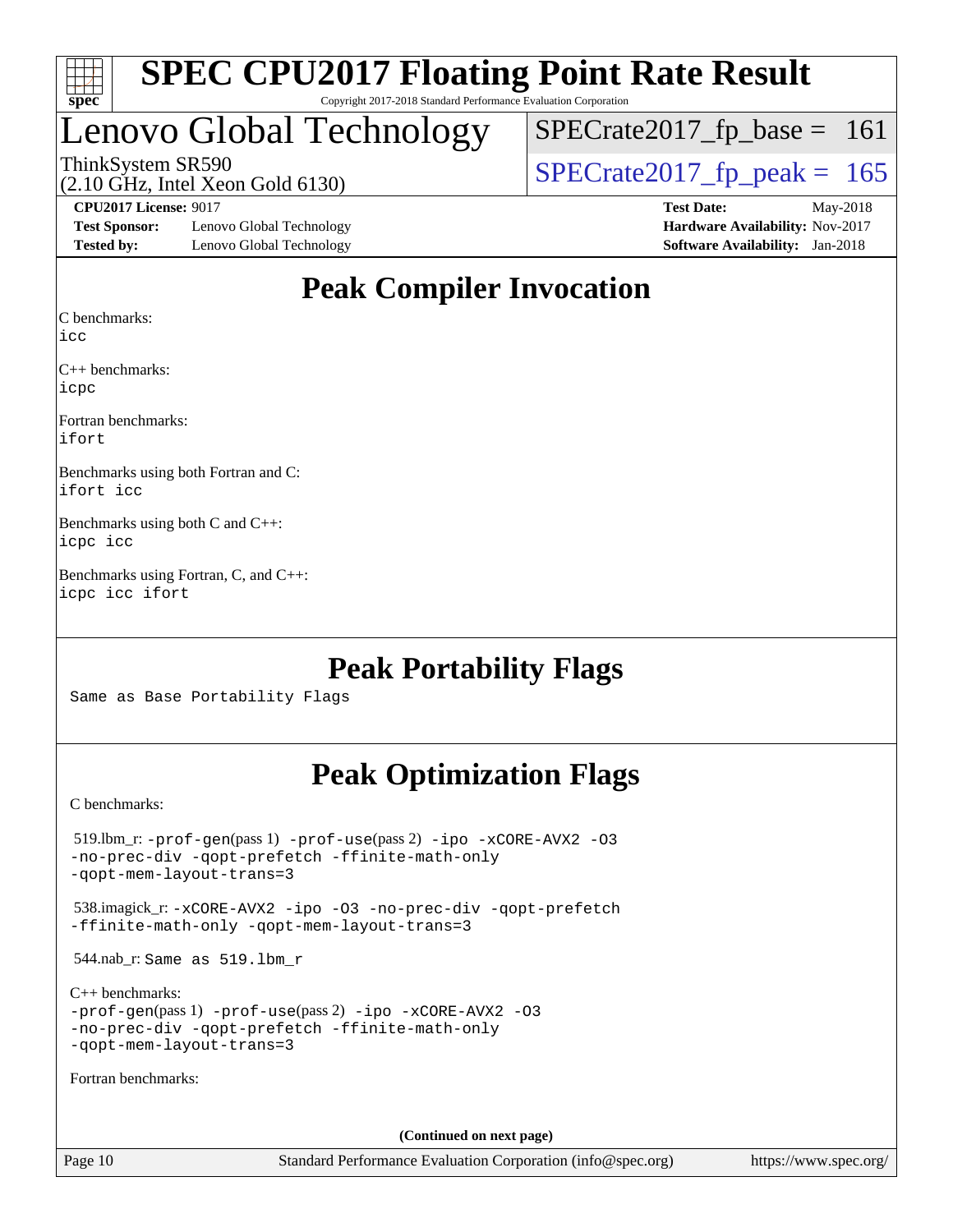

Copyright 2017-2018 Standard Performance Evaluation Corporation

## enovo Global Technology

ThinkSystem SR590<br>  $\frac{10.047 \text{ J} \cdot \text{m/s}}{2.10 \text{ GHz}}$  [SPECrate2017\\_fp\\_peak =](http://www.spec.org/auto/cpu2017/Docs/result-fields.html#SPECrate2017fppeak) 165  $SPECTate2017_fp\_base = 161$ 

(2.10 GHz, Intel Xeon Gold 6130)

**[Test Sponsor:](http://www.spec.org/auto/cpu2017/Docs/result-fields.html#TestSponsor)** Lenovo Global Technology **[Hardware Availability:](http://www.spec.org/auto/cpu2017/Docs/result-fields.html#HardwareAvailability)** Nov-2017 **[Tested by:](http://www.spec.org/auto/cpu2017/Docs/result-fields.html#Testedby)** Lenovo Global Technology **[Software Availability:](http://www.spec.org/auto/cpu2017/Docs/result-fields.html#SoftwareAvailability)** Jan-2018

**[CPU2017 License:](http://www.spec.org/auto/cpu2017/Docs/result-fields.html#CPU2017License)** 9017 **[Test Date:](http://www.spec.org/auto/cpu2017/Docs/result-fields.html#TestDate)** May-2018

## **[Peak Optimization Flags \(Continued\)](http://www.spec.org/auto/cpu2017/Docs/result-fields.html#PeakOptimizationFlags)**

```
(info@spec.org)https://www.spec.org/
  503.bwaves_r: -xCORE-AVX2 -ipo -O3 -no-prec-div -qopt-prefetch
-ffinite-math-only -qopt-mem-layout-trans=3
-nostandard-realloc-lhs -align array32byte
  549.fotonik3d_r: Same as 503.bwaves_r
  554.roms_r: -prof-gen(pass 1) -prof-use(pass 2) -ipo -xCORE-AVX2 -O3
-no-prec-div -qopt-prefetch -ffinite-math-only
-qopt-mem-layout-trans=3 -nostandard-realloc-lhs
-align array32byte
Benchmarks using both Fortran and C: 
-prof-gen(pass 1) -prof-use(pass 2) -ipo -xCORE-AVX2 -O3
-no-prec-div -qopt-prefetch -ffinite-math-only
-qopt-mem-layout-trans=3 -nostandard-realloc-lhs -align array32byte
Benchmarks using both C and C++: 
-prof-gen(pass 1) -prof-use(pass 2) -ipo -xCORE-AVX2 -O3
-no-prec-div -qopt-prefetch -ffinite-math-only
-qopt-mem-layout-trans=3
Benchmarks using Fortran, C, and C++: 
-prof-gen(pass 1) -prof-use(pass 2) -ipo -xCORE-AVX2 -O3
-no-prec-div -qopt-prefetch -ffinite-math-only
-qopt-mem-layout-trans=3 -nostandard-realloc-lhs -align array32byte
                                 Peak Other Flags
C benchmarks: 
-m64 - std= c11C++ benchmarks: 
-m64Fortran benchmarks: 
-m64
Benchmarks using both Fortran and C: 
-m64 - std= c11Benchmarks using both C and C++: 
-m64 - std= c11(Continued on next page)
```